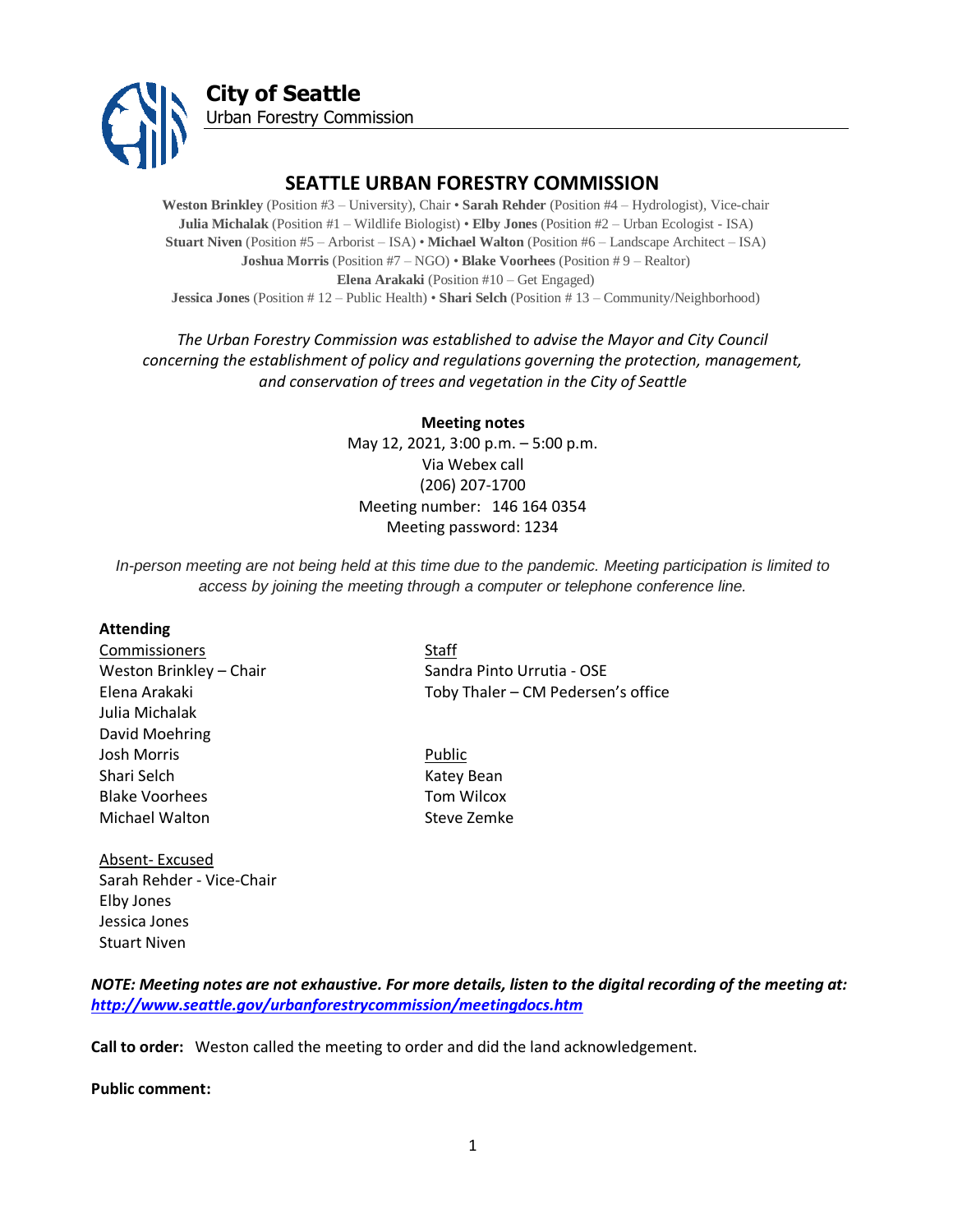Steve Zemke: The draft letter on SDCI's tree tracking that the UFC will be discussing today was not posted in order to allow for informed public comment. Maybe this is something that the UFC Administrative Committee can work on to provide more timely documents to be posted online. In terms of the City's structure for urban forestry work, he wants to reiterate that SDCI has no urban forestry group or division, so it's difficult for the public to know where to go regarding tree questions and issues. He has been doing research about what's possible in terms of options for a tree ordinance. Some municipalities don't have an ordinance. Tacoma has its urban forestry program under their department of Environment and Sustainability. He thinks the City should bring an independent party to support the response to Council's urban forestry consolidation Statement of Legislative Intent. Don't just look at the issue of consolidation but rather what efficiencies can be gained and redundancies to be eliminated. Look at how the City functions, for example, different departments have arborists. SDCI is the issue at stake with 10 years gone by and no updated tree ordinance yet.

## **Chair, Committees, and Coordinator report:**

This report item on the agenda is something we are trying to formalize. This is time for the coordinator report to share the knowledge and wisdom that comes from staff. It will also be a time for committees to report. Coordinator report:

- OSE is expecting to make a job offer for the Out-of-class (OOC) position that will be taking over Sandra's role in the next week or so. We are hoping the new person will come onboard on 5/26. This will give Sandra to fully transition her workplan.
- Scheduled interviews for Position #11 Environmental Justice representative. The interview panel will interview candidates this Friday and expects to make a recommendation to Council for this appointment early next week.

Do you envision an introduction via email to the OOC person? Sandra will have the OOC person do job shadowing with Sandra running the June 2 meeting and then supporting the OOC as they take over the UFC support role.

Sandra also will be available on a part time basis in June/early July to continue to support the transition.

Weston reminded commissioners that June 2 will be the annual working meeting of the UFC and the City's urban forestry interdepartmental team. This is an opportunity for members of both groups to interact. Historically this has been an in-person event that has taken place at Camp Long and also has included field trips. This year it will be an online training on equity and urban forestry. It will be from 1:00 – 4:00 p.m. This will be an open public meeting that is open to the public.

Weston asked Sandra if there is a date for staff to return to the Seattle Municipal Tower. Sandra mentioned that last year the Mayor had instructed staff to continue working remotely through July 5. She expects updated direction will be provided. There is currently an effort to figure out the best approach to live meetings. Sandra expects direction for in person meetings for Boards and Commissions would follow direction for staff. She also knows that there have been discussions about Commissions using a hybrid model moving forward that might provide more flexibility. The caveat is that the infrastructure in the SMT might still need to be upgraded for a seamless transition. Also, the UFC has discussed the possibility of adding flexibility for community to attend its meetings by meeting sometimes in the evening or maybe rotating locations in the city. She will keep the UFC posted. The OOC will keep the UFC informed on progress and changes. There is also the possibility of doing a community event once a year (similar to the annual meeting with the IDT) in a public venue, or events that people already attend (such as street fairs) for the UFC to interact with the public and allow for more diverse participation that remote meetings might allow for.

#### **SDCI tree tracking sheet letter discussion**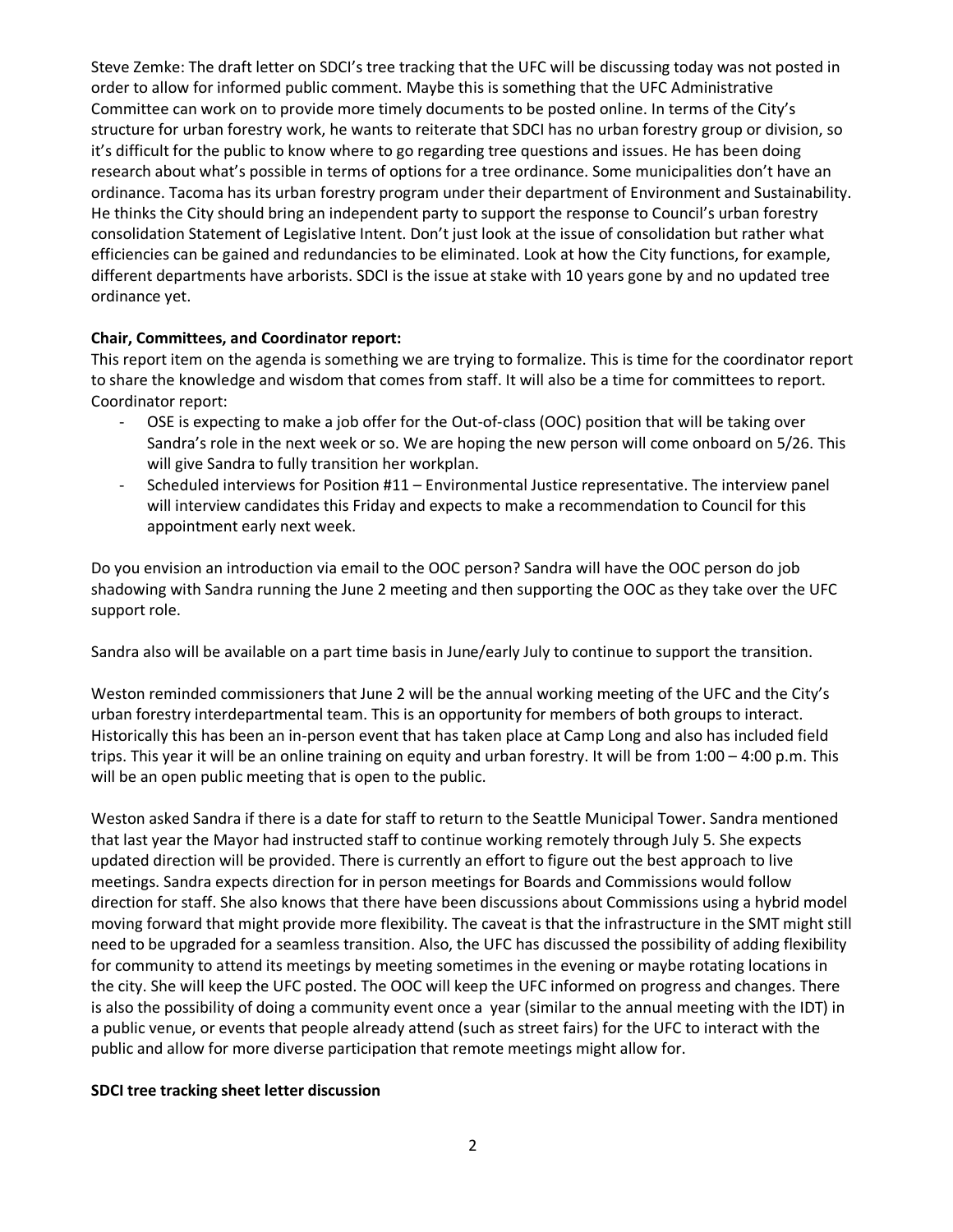David and Josh walked the group through the draft letter. Commissioners discussed, provided input, and adopted a letter of recommendation. For details on this discussion please listen to the digital recording posted under the May 12 meeting documents section: *<http://www.seattle.gov/urbanforestrycommission/meetingdocs.htm>*

## **ACTION: A motion to approve the tree tracking sheet letter of recommendation as amended was made, seconded, and approved.**

#### **Council's [SLI-MO-001-A-002](https://www.seattle.gov/Documents/Departments/UrbanForestryCommission/Resources/SLI-MO-001-A-002UFConsolidationFinal.pdf) on urban forestry consolidation – initial discussion**

Weston introduced the discussion on Council's statement of legislative intent about urban forest management in the City of Seattle. He also emphasized the challenge ahead of Seattle to move from 28% canopy cover to the 30% goal. It's not just 2%; it's a large part of the city that needs to grow canopy. It's 1.6 square miles of canopy that we need to accomplish our goal. Sandra added that canopy cover is a snapshot in time (a big storm could affect a large part of this canopy). She also mentioned the importance of the upcoming 2021 canopy cover assessment. Back in 2015 a consultant did an analysis of the canopy cover using satellite data and said that Seattle might be on a downward trend. So, actually determining the canopy cover change over time with new Lidar data will be key.

Weston also mentioned that the UFC will need to determine what recommendations to issue in case that the city actually accomplishes the 30% canopy cover goal. Including canopy volume will be important.

Weston provided some background on the 2009 City Auditor's [report](https://www.seattle.gov/Documents/Departments/UrbanForestryCommission/Resources/TreeAuditReport20090515.pdf) on Management of City trees. The report identified efficiencies that could be achieved in the delivery of urban forestry services citywide. The summary of the report outlines three recommendations to some extent the first and third have to do with the IDT and more actionable items that, to some degree, have already happened. The second recommendation is a much larger one in scope and that is the focus of Council's request with the SLI. This was something that was put out by Council last fall, it specifically calls out the UFC to work, along with the Executive and the IDT, to take a look at urban forest management structures that is related to recommendation #2 of the Report. The SLI doesn't specifically calls out OSE as the Auditor's report does. The report provides information and the SLI is the task at hand.

Sandra brought to the UFC's attention that the report doesn't specifically calls for consolidation of urban forestry work in OSE. She acknowledges that language can be interpreted in different ways, but she wanted to offer the perspective, that when you read recommendation #2 of the report it doesn't necessarily says that OSE should be the UF department. Rather it recommends having a single mission through clear leadership and giving OSE clear authority to coordinate UF work. Weston agreed that the framing is more about leadership and management in perhaps a different way.

The task at hand does talk specifically about consolidation. The SLI reduces the question and asks to look at two departments: SDOT and SDCI and how the functions of both departments can be better served. Sandra would like to encourage the UFC to look at the current structure, there is a critical department that was left out of this request that has regulatory authority and that is Seattle Parks and Recreation (SPR). Sandra would like to encourage the UFC to look at the current urban forestry structure more wholistically and consider whether it would make sense, for example, to include SPR in the discussion. Weston also mentioned the importance Seattle City Light has in the maintenance of trees.

The UFC has discussed this in different ways but it has not weighed-in formally about this. The UFC has referred to the 2009 report in the context of other recommendations. The UFC has a blank slate and has the flexibility to approach this work as it feels it will be the most helpful.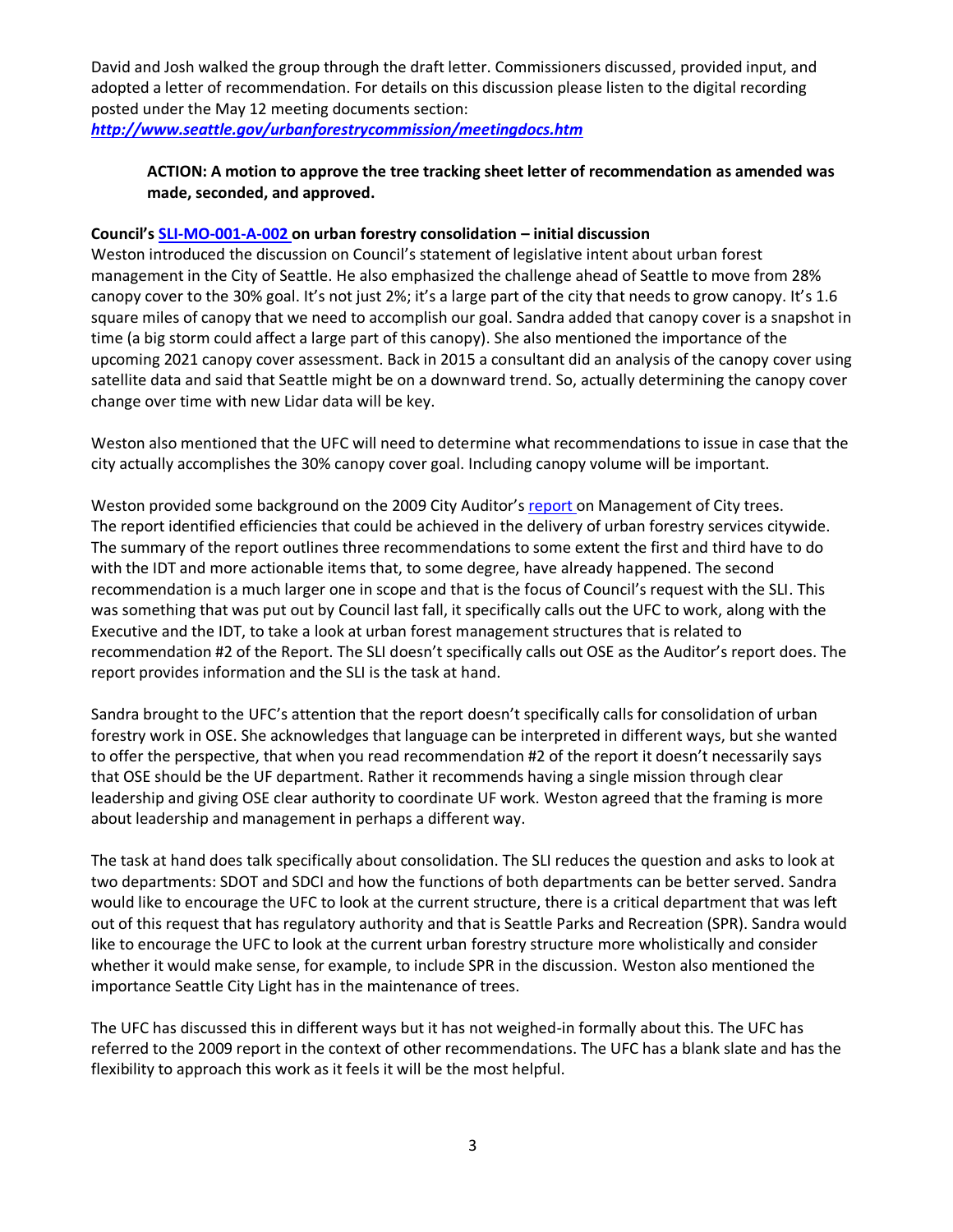This work is due on September 15. Weston would be in favor of putting a letter to the Executive and the City's UF team, sooner rather than later, expressing the UFC's intent to work on this and offer support and help. Concurrently, work over the next couple of months putting together the UFC's recommendation. It would be nice if the UFC, the Executive, and the UF team could put out consistent, coherent, and maybe unified recommendations to the Council.

Sandra is recommending having deliberative sessions with the UFC around the SLI response. This is something that has been done for the UFMP update and Tree Regulations update processes. Weston agreed that a request for deliberative sessions would be part of the initial letter pointing to process and an offer to work together.

Some of the SLI elements such as timeline, code amendments, costs associated with a potential consolidation are outside the UFC's expertise and most likely would be a request of staff. The UFC could do a survey of management structures out there and request that staff do the same. Weston will get started with a draft letter. Josh volunteered to look into other national/international management structures.

Weston invited Toby Thaler (CM Pedersen's staff) to weigh in. Toby said he would appreciate being kept in the loop of dates when the UFC will be discussing the SLI so he can attend meetings. Toby offered to provide the URL for the session with Council where City of Portland staff provided comments to the way they work on urban forestry and the payment in lieu strategy.

## **2021 UFC Work Plan review – moved to June 9 meeting.**

**Public comment:** Steve Zemke: Agrees with what the UFC said. Don't just look at the issue as consolidation. Look at how the City functions and find ways to increase efficiencies and reduce redundancies, for example, SDOT and Parks having arborists. SCL hiring arborists to do the work. Look particularly at SDCI as the issue with having 12 years and no updated tree ordinance. They don't have an urban forestry office and that's a problem with accountability. It also has to be an office that has independence and authority to make decisions for tree protection.

**Adjourn:** Weston adjourned the meeting.

#### **Meeting Chat:**

from Katey Bean to everyone: 3:01 PM I'm here just to listen as a member of the public. Hope that's okay! from Steve Zemke to everyone: 3:36 PM add quarterly reporting as other city deptarments are required to do from Steve Zemke to everyone: 3:38 PM need to track what number of trees and what species are being replanted from Steve Zemke to everyone: 3:38 PM SMC 25.11 says replace all exceptional trees and trees over 24" DBH from Joshua Morris to everyone: 3:39 PM Thanks, Steve, good call, I forgot that some exceptional treees would be under 24" DBH from Steve Zemke to everyone: 3:39 PM Should include condition of trees from Steve Zemke to everyone: 3:41 PM require devlopers to submit information in excell data format like Portland so city employees are not doing work. from Steve Zemke to everyone: 3:44 PM Suggest you get timeframe for this data you analyzed before you send this letter. from Steve Zemke to everyone: 3:47 PM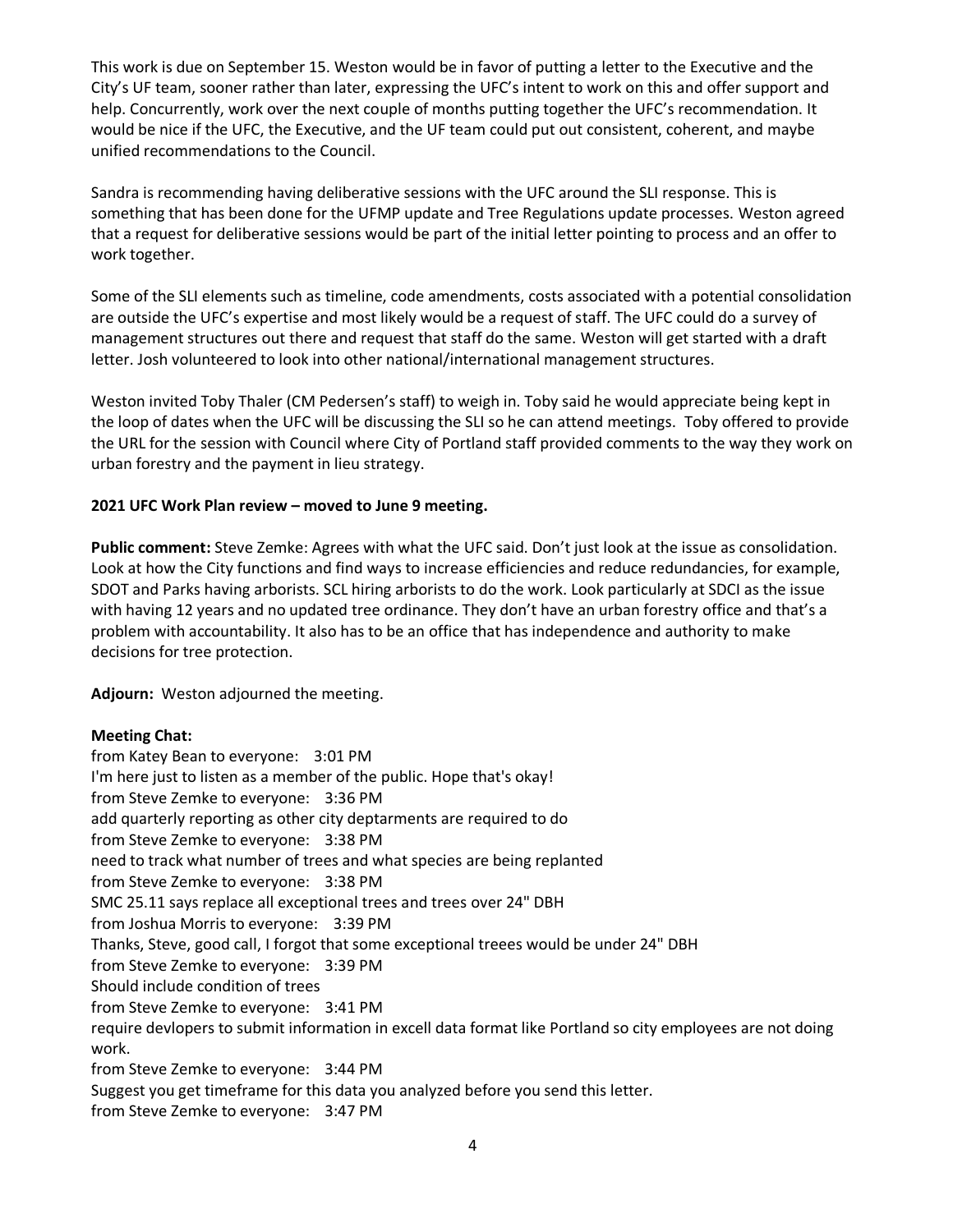The data you refer to in the letter needs a timeframe - is it for 3 months, 6 months or a year? Timeframe is imporant to know magnitude of tree loss.

from Steve Zemke to everyone: 3:50 PM

Loss of tree numbers does not give a loss of canopy unles you include that as someting to track.

from Steve Zemke to everyone: 3:53 PM

Good point Julia, it should show number of trees retained and information on them/ All trees 6"DBH are required to be on site plans so it is easy to add that information

from Steve Zemke to everyone: 3:58 PM

Replacement trees should be retained and not part of trees that can be removed by new property owners from Steve Zemke to everyone: 4:00 PM

Did you add tracking number of trees being retained and information on them being tallied. All trees 6"DBH are required to be on site plans.?

from Steve Zemke to everyone: 4:03 PM

By getting diameter of all trees on site before removal and then tracking removal you can get a % of tree removed from site

from Steve Zemke to everyone: 4:06 PM

You should feel free to ask for what you think is necessary for good analysis moving forward if they have not provided the data think is necessary

from Blake Voorhees to everyone: 4:10 PM

I wonder if it would be beneficial to have this tree data specific to the property recorded with the property so changes can be tracked and all subsequent owners are kept up to date on the history of trees on their property.

from David Moehring to everyone: 4:14 PM

Referencing the SDCI GIS about property information including tree canopy: here is the link:

from David Moehring to everyone: 4:14 PM

https://seattlecitygis.maps.arcgis.com/apps/webappviewer/index.html?id=f822b2c6498c4163b0cf908e2241 e9c2

from Blake Voorhees to everyone: 4:21 PM

Which is sort of the reason behind my pondered idea to record the tree capture data-to push this data out into the public sphere rather than need the public to drill into to find the data. If we can push quarterly? Semi-annually? I know this has associated tax, but that can be captured in property taxes.

from Steve Zemke to everyone: 4:22 PM

You cab

from Steve Zemke to everyone: 4:25 PM

You can get a estimate of impact by total diameter of trees on lot minus diameter of trees removed will give give you an estimate canopy loss.

from David Moehring to everyone: 4:27 PM

Another option; but only recorded for street trees: https://www.seattle.gov/trees/management/canopycover

from David Moehring to everyone: 4:31 PM

Thank you, Weston!

from David Moehring to everyone: 4:33 PM

 $28\% \times 1.07 = 30\%$ 

from David Moehring to everyone: 4:37 PM

Thank you, Sandra, for including the volume of canopy in the discusssion

from Steve Zemke to everyone: 4:44 PM

One problem with current structure is that IDT does not hold public meetings so it is hard for the public to know what they are doing.

from Steve Zemke to everyone: 4:52 PM

Maybe ask Toby if he has any comments?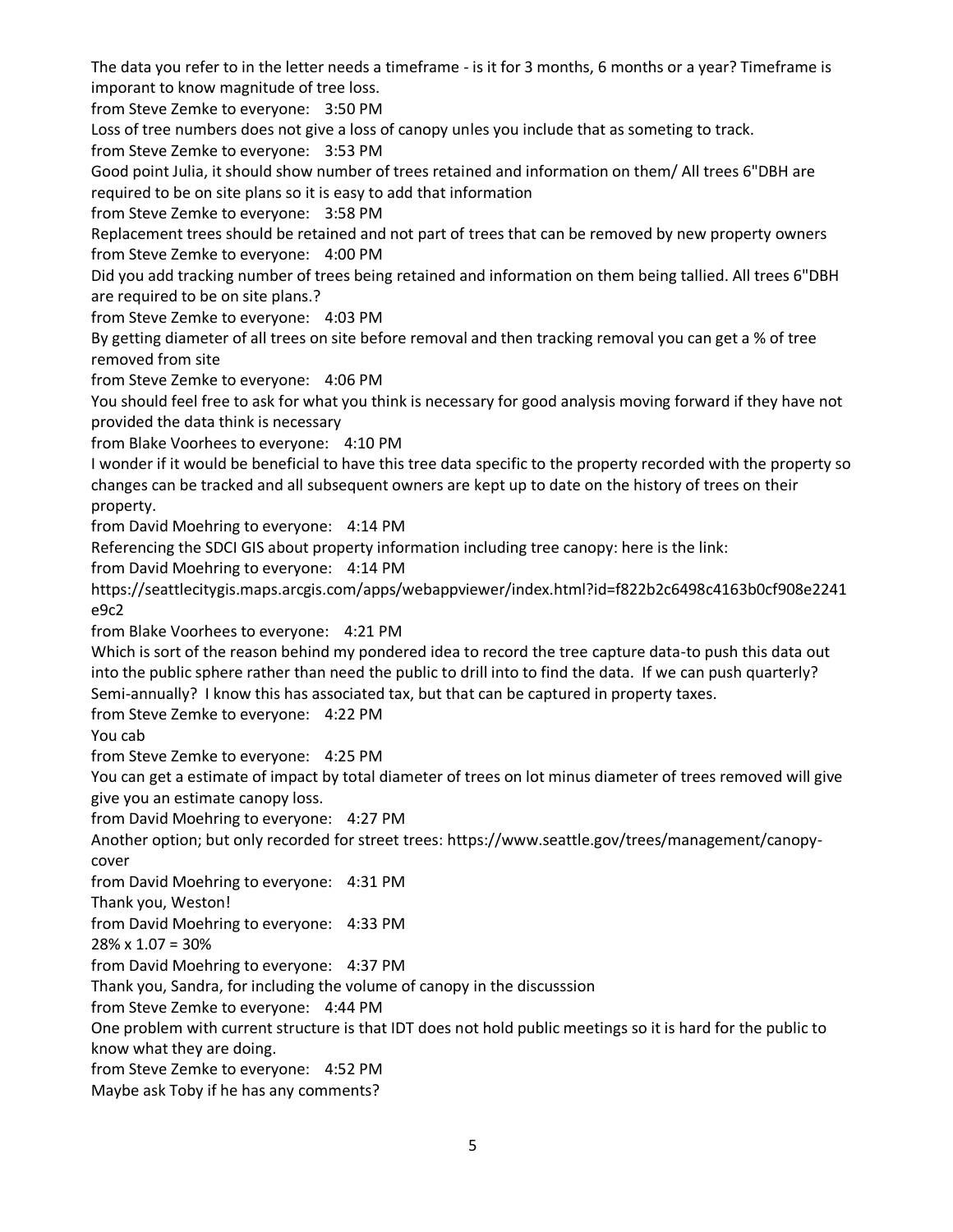#### **Public input: (see next page and posted notes)**

**From:** Mary Keeler <mkeeler@uw.edu> **Sent:** Sunday, May 16, 2021 8:33 PM **To:** Pinto Urrutia, Sandra <Sandra.PintoUrrutia@seattle.gov> **Subject:** Keep Seattle Livable!

#### **CAUTION: External Email**

Sandra Pinto de Bader,

It's time to end the delay by the Seattle Department of Construction and Inspections (SDCI) on presenting the Seattle City Council with an updated draft Tree and Urban Forest Protection Ordinance. Over the last 12 years, the City Council has repeatedly asked SDCI for an updated workable and effective ordinance draft to consider and it is obvious SDCI is not responding as requested. In its recent Resolution 31902, the Council gave specific issues for SDCI to address.

If SDCI cannot respond in a timely manner, please remove tree and urban forestry protection from their Department. As the City Auditor proposed in 2009, transfer tree and urban forestry oversight and authority to the Office of Sustainability and the Environment. SDCI has a conflict of interest in tree oversight – their priority mission has been to help developers build, not protect trees. Years of inaction on effective oversight and protection of trees by SDCI demands that a separate entity like OSE take over the city's responsibility to protect and enhance our urban forest.

Seattle's trees and urban forest are vital to keeping our city healthy and livable. Trees and the urban forest comprise a vital green infrastructure. Trees reduce air pollution, storm water runoff and climate impacts like heat island effects, while providing essential habitat for birds and other wildlife. They are important for the physical and mental health of our residents.

Seattle's rapid growth and an outdated tree ordinance are reducing these beneficial effects as trees are removed and not replaced. It is urgent to act now to stop this continued loss of trees, particularly large mature trees and tree groves. It is important to promote environmental equity as trees are replaced.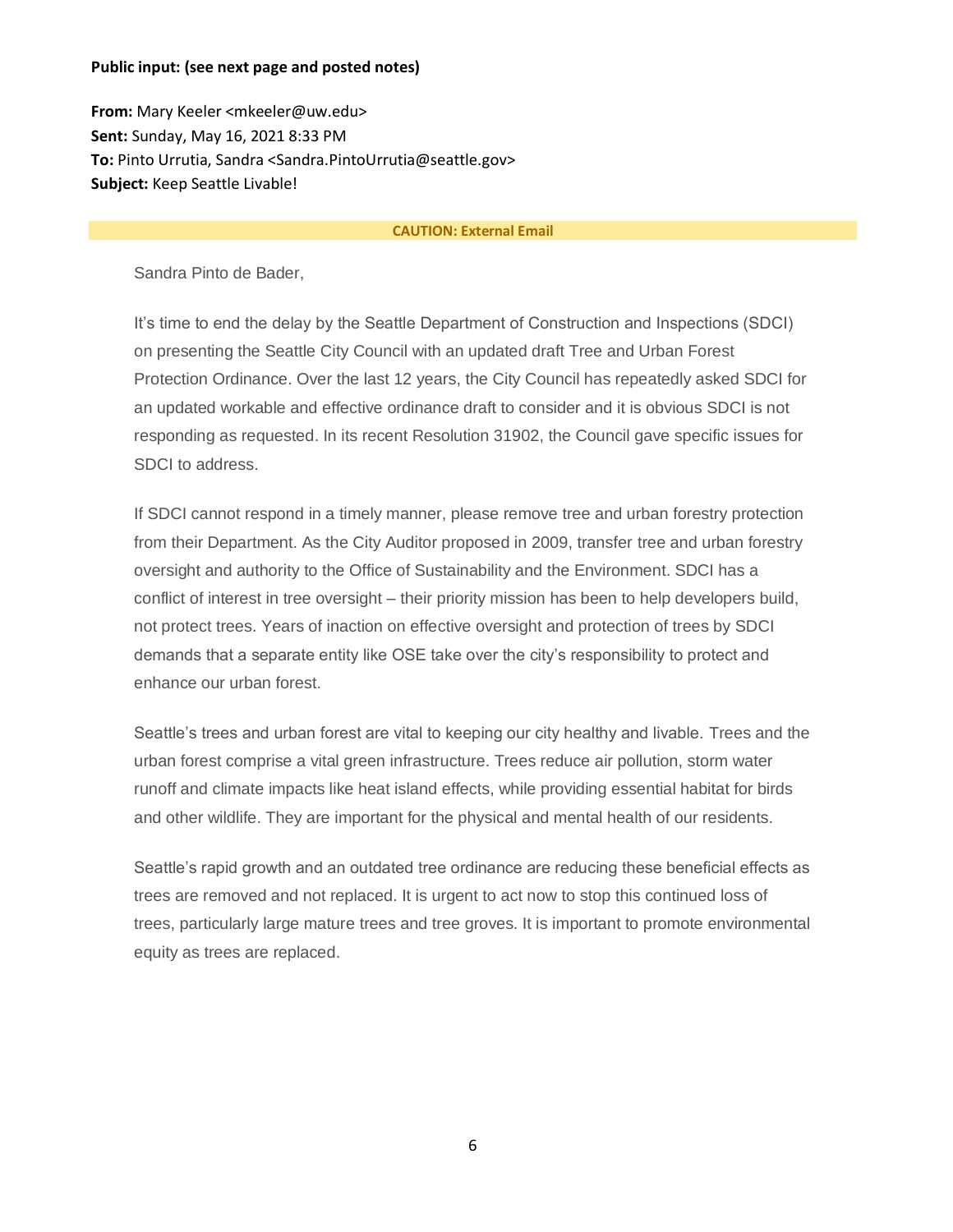Please update Seattle's Tree Protection Ordinance as recommended in the latest draft by the Seattle Urban Forestry Commission.

Here are the key provisions that need to be in the updated tree ordinance:

1. Expand the existing Tree Removal and Replacement Permit Program, including 2-week public notice and posting on-site, as used by the Seattle Department of Transportation (SDOT) – to cover all Significant Trees (6" and larger diameter at breast height (DBH)) on private property in all land use zones, both during development and outside development. 2. Require the replacement of all Significant Trees removed with trees that in 25 years will reach equivalent canopy volume – either on site or pay a replacement fee into a City Tree Replacement and Preservation Fund. Allow the Fund to also accept fines, donations, grants and set up easements.

3. Retain current protections for Exceptional Trees and reduce the upper threshold for Exceptional Trees to 24" DBH, protect tree groves and prohibit Significant Trees being removed on undeveloped lots.

4. Allow removal of no more than 2 Significant non-Exceptional Trees in 3 years per lot outside development

5. Establish one citywide database for applying for Tree Removal and Replacement Permits and to track changes in the tree canopy.

6. Post online all permit requests and permit approvals for public viewing.

7. Expand SDOT's existing tree service provider's registration and certification to register all Tree Service Providers (arborists) working on trees in Seattle.

8. Provide adequate funding in the budget to implement and enforce the updated ordinance.

## Mary Keeler [mkeeler@uw.edu](mailto:mkeeler@uw.edu) 1102 NW 83rd St Seattle, Washington 98117

**From:** Jennifer Mannheim <jennifer@mannheim.us> **Sent:** Sunday, May 16, 2021 10:18 PM **To:** Pinto Urrutia, Sandra <Sandra.PintoUrrutia@seattle.gov> **Subject:** Please Strengthen Seattle's Tree Ordinance

**CAUTION: External Email**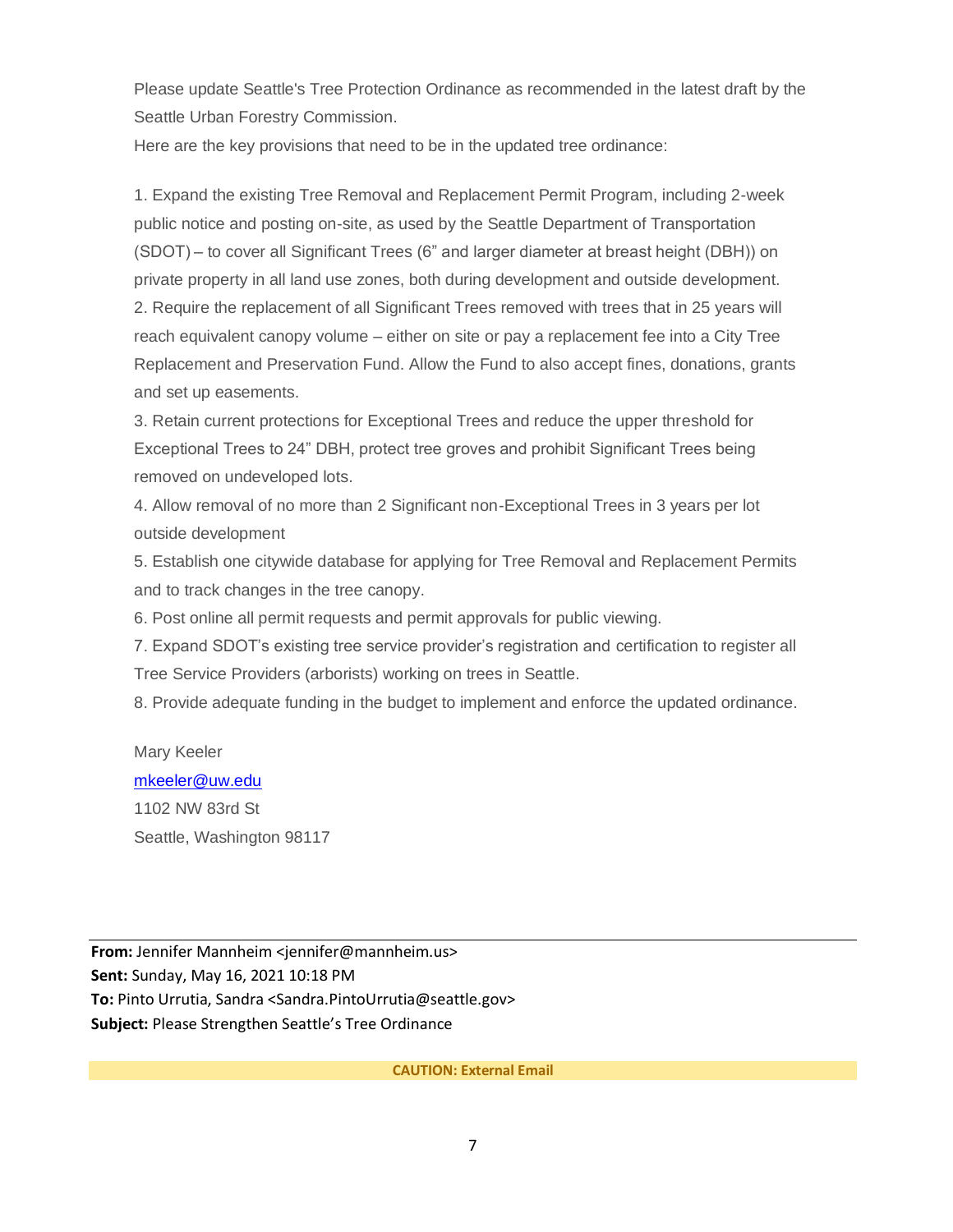Sandra Pinto de Bader,

It's time to end the delay by the Seattle Department of Construction and Inspections (SDCI) on presenting the Seattle City Council with an updated draft Tree and Urban Forest Protection Ordinance. Over the last 12 years, the City Council has repeatedly asked SDCI for an updated workable and effective ordinance draft to consider and it is obvious SDCI is not responding as requested. In its recent Resolution 31902, the Council gave specific issues for SDCI to address.

If SDCI cannot respond in a timely manner, please remove tree and urban forestry protection from their Department. As the City Auditor proposed in 2009, transfer tree and urban forestry oversight and authority to the Office of Sustainability and the Environment. SDCI has a conflict of interest in tree oversight – their priority mission has been to help developers build, not protect trees. Years of inaction on effective oversight and protection of trees by SDCI demands that a separate entity like OSE take over the city's responsibility to protect and enhance our urban forest.

Seattle's trees and urban forest are vital to keeping our city healthy and livable. Trees and the urban forest comprise a vital green infrastructure. Trees reduce air pollution, storm water runoff and climate impacts like heat island effects, while providing essential habitat for birds and other wildlife. They are important for the physical and mental health of our residents.

Seattle's rapid growth and an outdated tree ordinance are reducing these beneficial effects as trees are removed and not replaced. It is urgent to act now to stop this continued loss of trees, particularly large mature trees and tree groves. It is important to promote environmental equity as trees are replaced.

Please update Seattle's Tree Protection Ordinance as recommended in the latest draft by the Seattle Urban Forestry Commission.

Here are the key provisions that need to be in the updated tree ordinance:

1. Expand the existing Tree Removal and Replacement Permit Program, including 2-week public notice and posting on-site, as used by the Seattle Department of Transportation (SDOT) – to cover all Significant Trees (6" and larger diameter at breast height (DBH)) on private property in all land use zones, both during development and outside development. 2. Require the replacement of all Significant Trees removed with trees that in 25 years will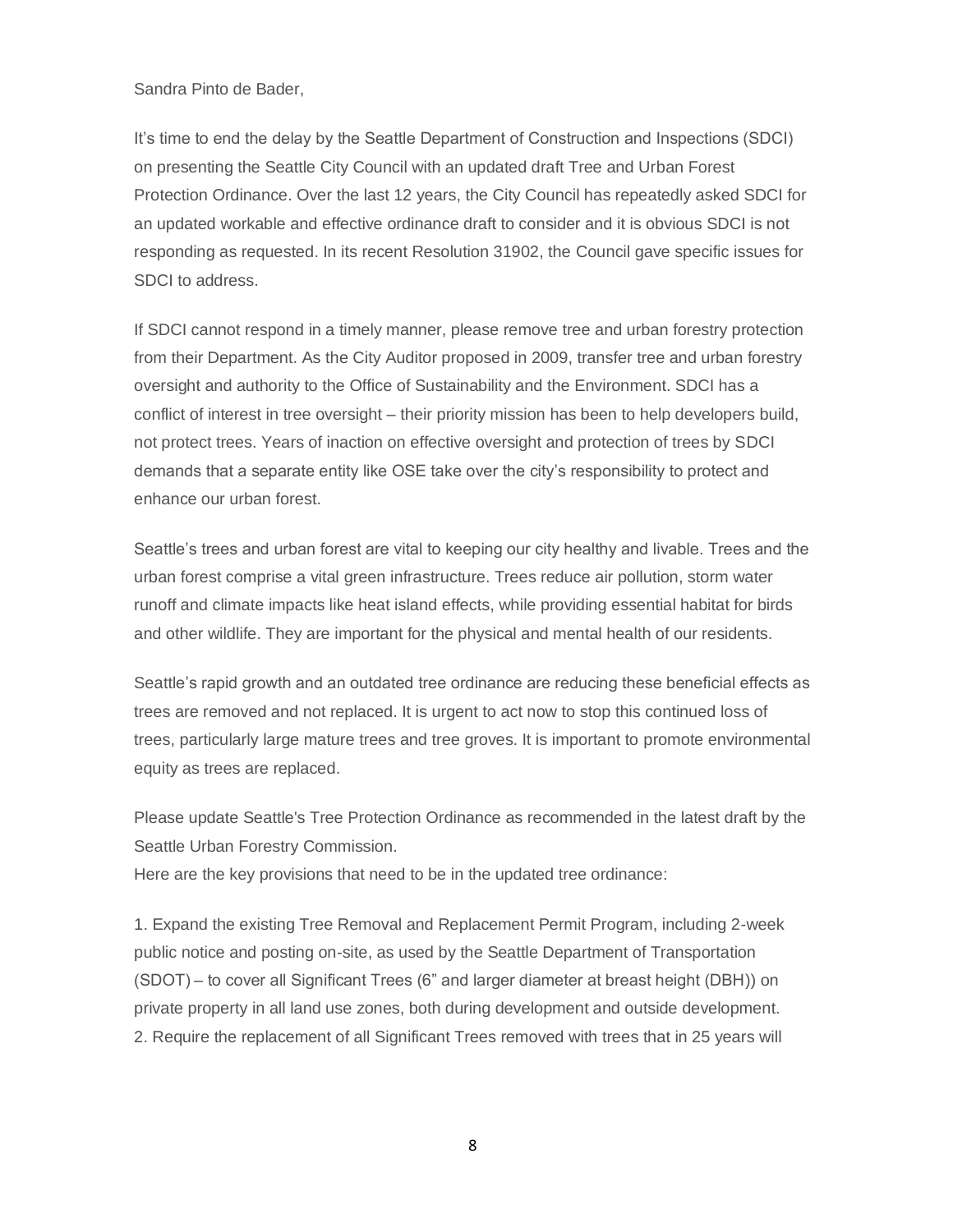reach equivalent canopy volume – either on site or pay a replacement fee into a City Tree Replacement and Preservation Fund. Allow the Fund to also accept fines, donations, grants and set up easements.

3. Retain current protections for Exceptional Trees and reduce the upper threshold for Exceptional Trees to 24" DBH, protect tree groves and prohibit Significant Trees being removed on undeveloped lots.

4. Allow removal of no more than 2 Significant non-Exceptional Trees in 3 years per lot outside development

5. Establish one citywide database for applying for Tree Removal and Replacement Permits and to track changes in the tree canopy.

6. Post online all permit requests and permit approvals for public viewing.

7. Expand SDOT's existing tree service provider's registration and certification to register all Tree Service Providers (arborists) working on trees in Seattle.

8. Provide adequate funding in the budget to implement and enforce the updated ordinance.

# Jennifer Mannheim [jennifer@mannheim.us](mailto:jennifer@mannheim.us) 1203, NW 83rd St

Seattle, Washington 98117

**From:** Susan Scanlon <scanlons4@comcast.net> **Sent:** Monday, May 17, 2021 10:02 AM **To:** Pinto Urrutia, Sandra <Sandra.PintoUrrutia@seattle.gov> **Subject:** Save our Trees!

#### **CAUTION: External Email**

Sandra Pinto de Bader,

It's time to end the delay by the Seattle Department of Construction and Inspections (SDCI) on presenting the Seattle City Council with an updated draft Tree and Urban Forest Protection Ordinance. Over the last 12 years, the City Council has repeatedly asked SDCI for an updated workable and effective ordinance draft to consider and it is obvious SDCI is not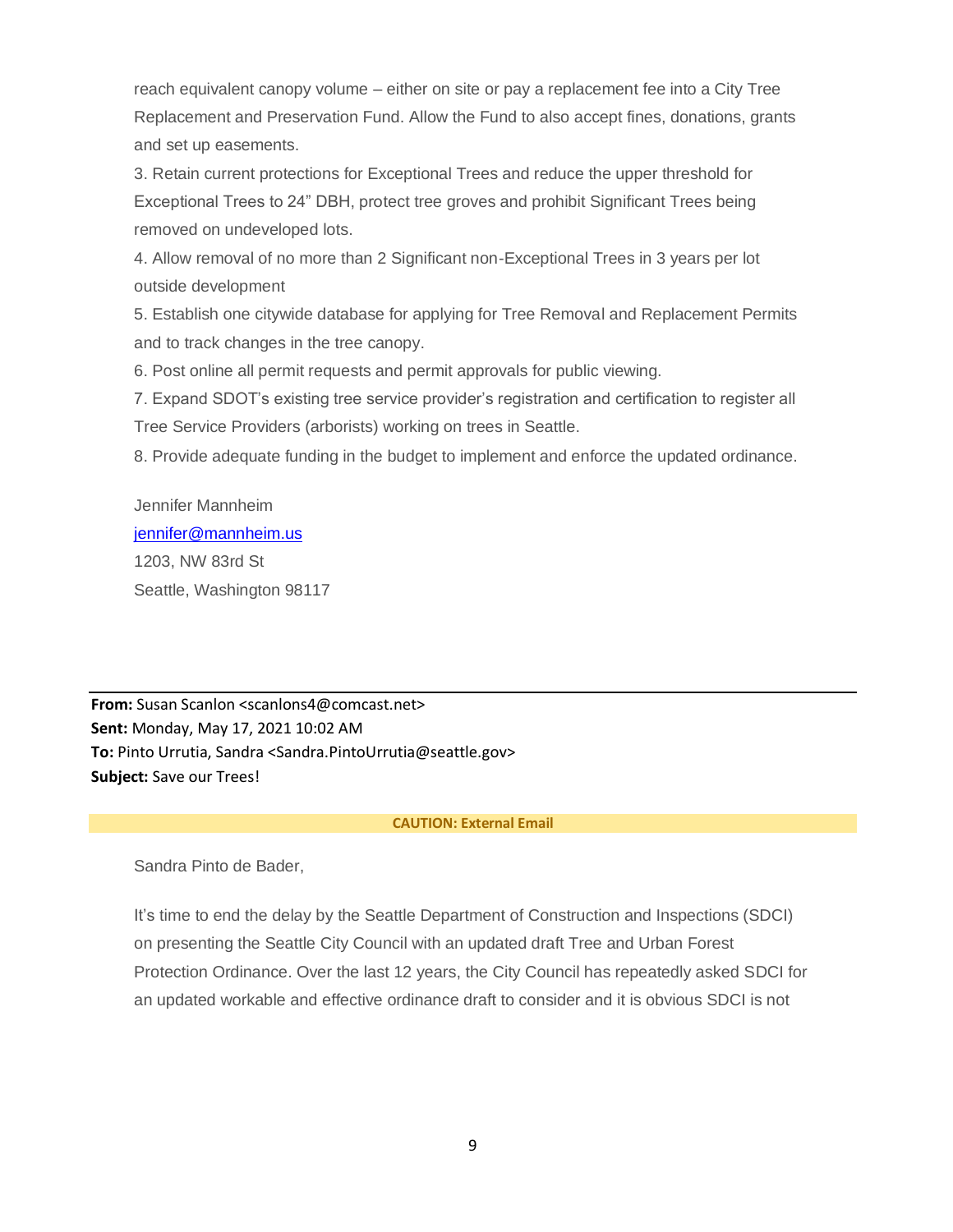responding as requested. In its recent Resolution 31902, the Council gave specific issues for SDCI to address.

If SDCI cannot respond in a timely manner, please remove tree and urban forestry protection from their Department. As the City Auditor proposed in 2009, transfer tree and urban forestry oversight and authority to the Office of Sustainability and the Environment. SDCI has a conflict of interest in tree oversight – their priority mission has been to help developers build, not protect trees. Years of inaction on effective oversight and protection of trees by SDCI demands that a separate entity like OSE take over the city's responsibility to protect and enhance our urban forest.

Seattle's trees and urban forest are vital to keeping our city healthy and livable. Trees and the urban forest comprise a vital green infrastructure. Trees reduce air pollution, storm water runoff and climate impacts like heat island effects, while providing essential habitat for birds and other wildlife. They are important for the physical and mental health of our residents.

Seattle's rapid growth and an outdated tree ordinance are reducing these beneficial effects as trees are removed and not replaced. It is urgent to act now to stop this continued loss of trees, particularly large mature trees and tree groves. It is important to promote environmental equity as trees are replaced.

Please update Seattle's Tree Protection Ordinance as recommended in the latest draft by the Seattle Urban Forestry Commission.

Here are the key provisions that need to be in the updated tree ordinance:

1. Expand the existing Tree Removal and Replacement Permit Program, including 2-week public notice and posting on-site, as used by the Seattle Department of Transportation (SDOT) – to cover all Significant Trees (6" and larger diameter at breast height (DBH)) on private property in all land use zones, both during development and outside development. 2. Require the replacement of all Significant Trees removed with trees that in 25 years will reach equivalent canopy volume – either on site or pay a replacement fee into a City Tree Replacement and Preservation Fund. Allow the Fund to also accept fines, donations, grants and set up easements.

3. Retain current protections for Exceptional Trees and reduce the upper threshold for Exceptional Trees to 24" DBH, protect tree groves and prohibit Significant Trees being removed on undeveloped lots.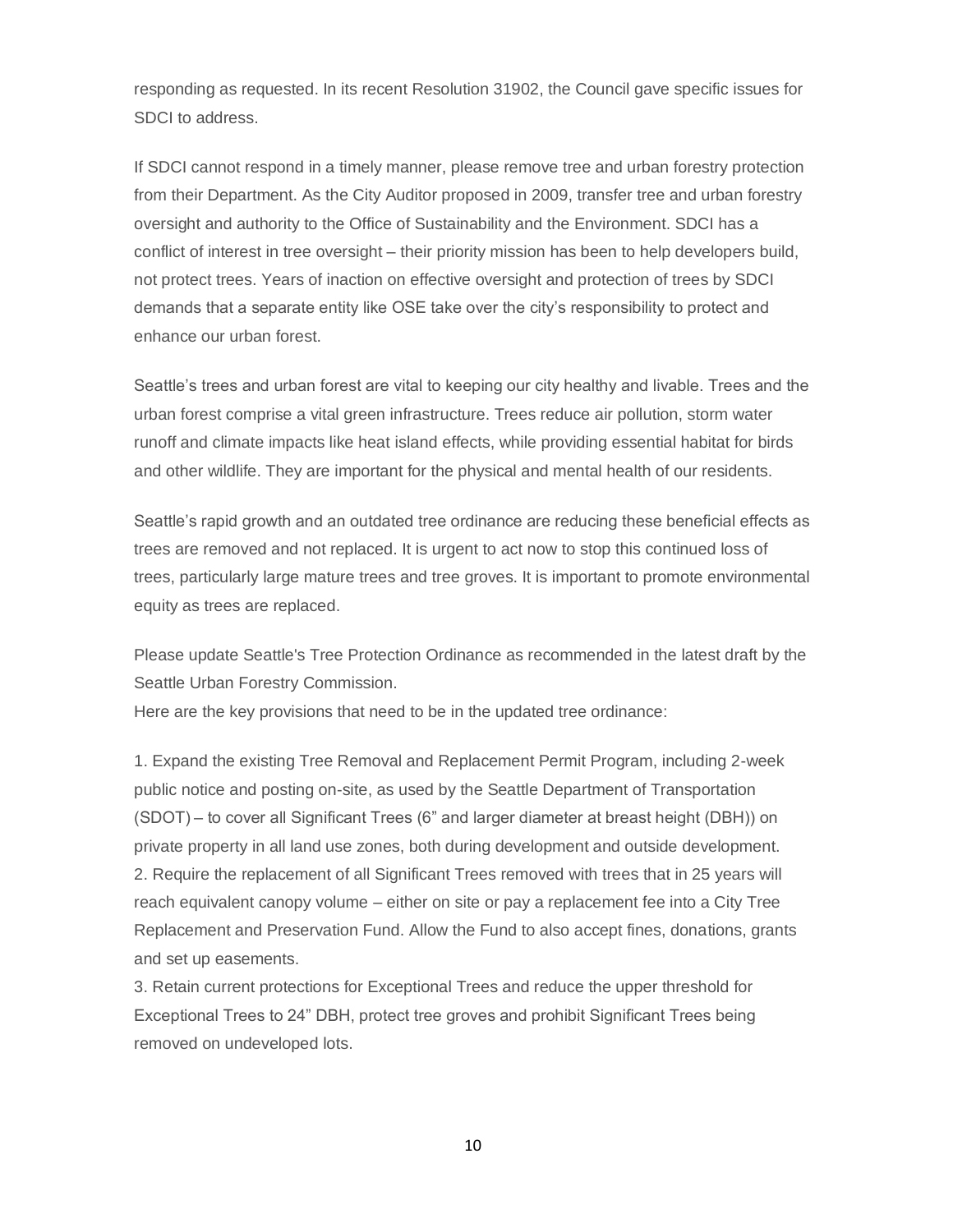4. Allow removal of no more than 2 Significant non-Exceptional Trees in 3 years per lot outside development

5. Establish one citywide database for applying for Tree Removal and Replacement Permits and to track changes in the tree canopy.

6. Post online all permit requests and permit approvals for public viewing.

7. Expand SDOT's existing tree service provider's registration and certification to register all Tree Service Providers (arborists) working on trees in Seattle.

8. Provide adequate funding in the budget to implement and enforce the updated ordinance.

Susan Scanlon [scanlons4@comcast.net](mailto:scanlons4@comcast.net) 8021 11th Ave NW Seattle, Washington 98117

**From:** Mary McDaniel <m3@pacifichearingconservation.com> **Sent:** Monday, May 17, 2021 7:08 PM **To:** Pinto Urrutia, Sandra <Sandra.PintoUrrutia@seattle.gov> **Subject:** Please Strengthen Seattle's Tree Ordinance

#### **CAUTION: External Email**

Sandra Pinto de Bader,

It's time to end the delay by the Seattle Department of Construction and Inspections (SDCI) on presenting the Seattle City Council with an updated draft Tree and Urban Forest Protection Ordinance. Over the last 12 years, the City Council has repeatedly asked SDCI for an updated workable and effective ordinance draft to consider and it is obvious SDCI is not responding as requested. In its recent Resolution 31902, the Council gave specific issues for SDCI to address.

If SDCI cannot respond in a timely manner, please remove tree and urban forestry protection from their Department. As the City Auditor proposed in 2009, transfer tree and urban forestry oversight and authority to the Office of Sustainability and the Environment. SDCI has a conflict of interest in tree oversight – their priority mission has been to help developers build, not protect trees. Years of inaction on effective oversight and protection of trees by SDCI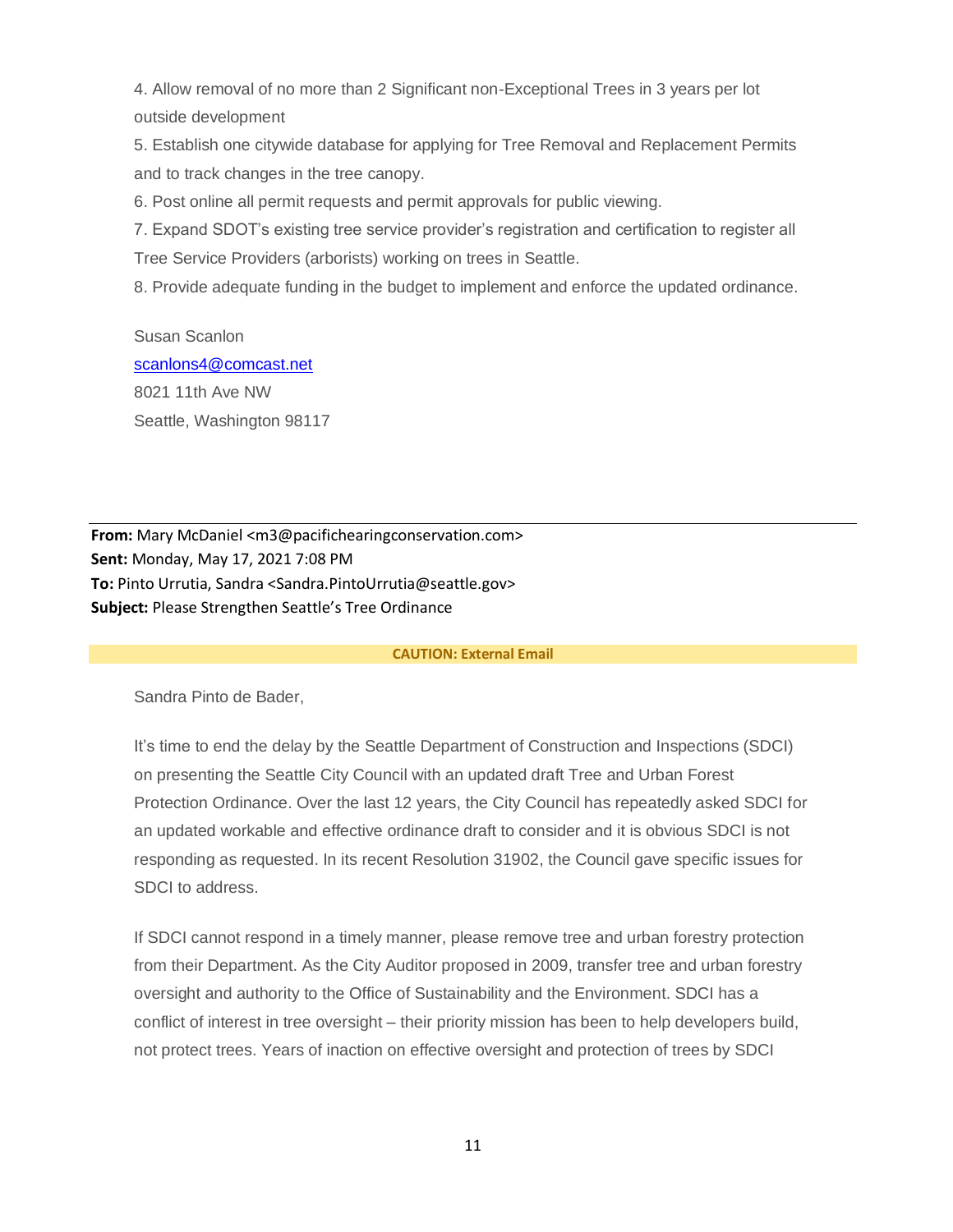demands that a separate entity like OSE take over the city's responsibility to protect and enhance our urban forest.

Seattle's trees and urban forest are vital to keeping our city healthy and livable. Trees and the urban forest comprise a vital green infrastructure. Trees reduce air pollution, storm water runoff and climate impacts like heat island effects, while providing essential habitat for birds and other wildlife. They are important for the physical and mental health of our residents.

Seattle's rapid growth and an outdated tree ordinance are reducing these beneficial effects as trees are removed and not replaced. It is urgent to act now to stop this continued loss of trees, particularly large mature trees and tree groves. It is important to promote environmental equity as trees are replaced.

Please update Seattle's Tree Protection Ordinance as recommended in the latest draft by the Seattle Urban Forestry Commission.

Here are the key provisions that need to be in the updated tree ordinance:

1. Expand the existing Tree Removal and Replacement Permit Program, including 2-week public notice and posting on-site, as used by the Seattle Department of Transportation (SDOT) – to cover all Significant Trees (6" and larger diameter at breast height (DBH)) on private property in all land use zones, both during development and outside development. 2. Require the replacement of all Significant Trees removed with trees that in 25 years will reach equivalent canopy volume – either on site or pay a replacement fee into a City Tree Replacement and Preservation Fund. Allow the Fund to also accept fines, donations, grants and set up easements.

3. Retain current protections for Exceptional Trees and reduce the upper threshold for Exceptional Trees to 24" DBH, protect tree groves and prohibit Significant Trees being removed on undeveloped lots.

4. Allow removal of no more than 2 Significant non-Exceptional Trees in 3 years per lot outside development

5. Establish one citywide database for applying for Tree Removal and Replacement Permits and to track changes in the tree canopy.

6. Post online all permit requests and permit approvals for public viewing.

7. Expand SDOT's existing tree service provider's registration and certification to register all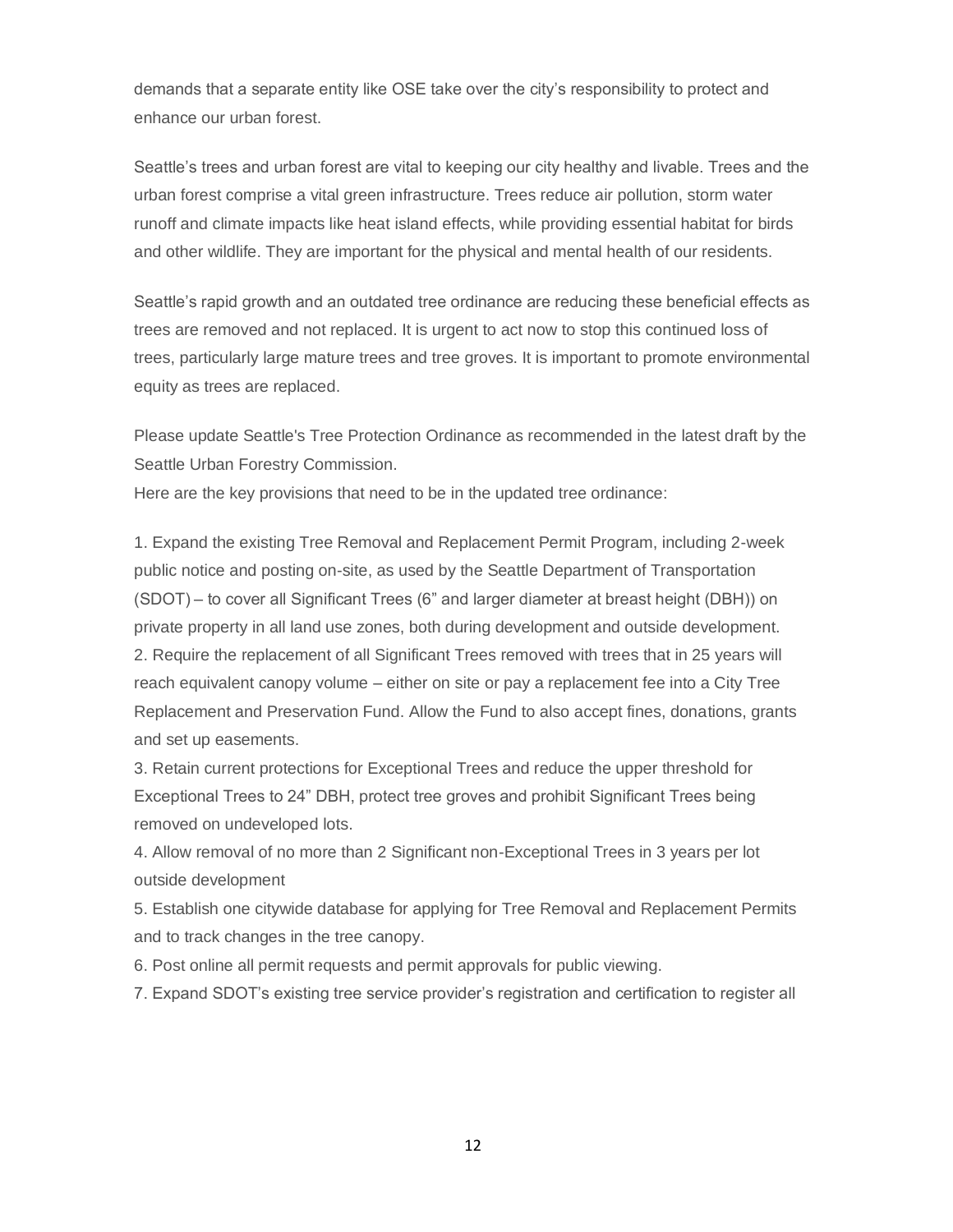Tree Service Providers (arborists) working on trees in Seattle.

8. Provide adequate funding in the budget to implement and enforce the updated ordinance.

Mary McDaniel [m3@pacifichearingconservation.com](mailto:m3@pacifichearingconservation.com) 8043 11th Ave NW Seattle , Washington 98117

**From:** Christy Avery <info@email.actionnetwork.org> **Sent:** Wednesday, May 19, 2021 3:28 PM **To:** Pinto Urrutia, Sandra <Sandra.PintoUrrutia@seattle.gov> **Subject:** Please adopt, with amendments, SDCI's Director's Rule 13-2020

#### **CAUTION: External Email**

Sandra Pinto de Bader,

I just watched as the landlord behind me needlessly cut a 55' fir, full of nesting birds, for no reason. It was the only large tree for half a block. The tree service did NOT check for bird nests as required. The arborist used was self-certified over the internet. There is NOTHING more important than the environment as we face climate change. Please adopt, with the amendments recommended by the Seattle Urban Forestry Commission, SDCI's Director's Rule 13-2020 (Designation of Exceptional and Significant Trees, Tree Protection, Retention, and Tree Removal during land division, including tree service provider requirements). Seattle must move forward now, without the delay urged by some, in adopting this updated Director's Rule with the amendments proposed below. This process of increasing protection for our urban forest was first proposed by the Seattle City Council 12 years ago and is long overdue.

The following updates as proposed in the draft Director's Rule are great steps forward:

• Reducing the upper threshold on exceptional trees to 24 inches in diameter at standard height (DSH) from 30 inches

• Designating trees 6 inches DSH and larger as protected trees, starting in the platting and short platting process

• Requiring Tree Care Providers to register with the City as the Seattle Dept. of Transportation already requires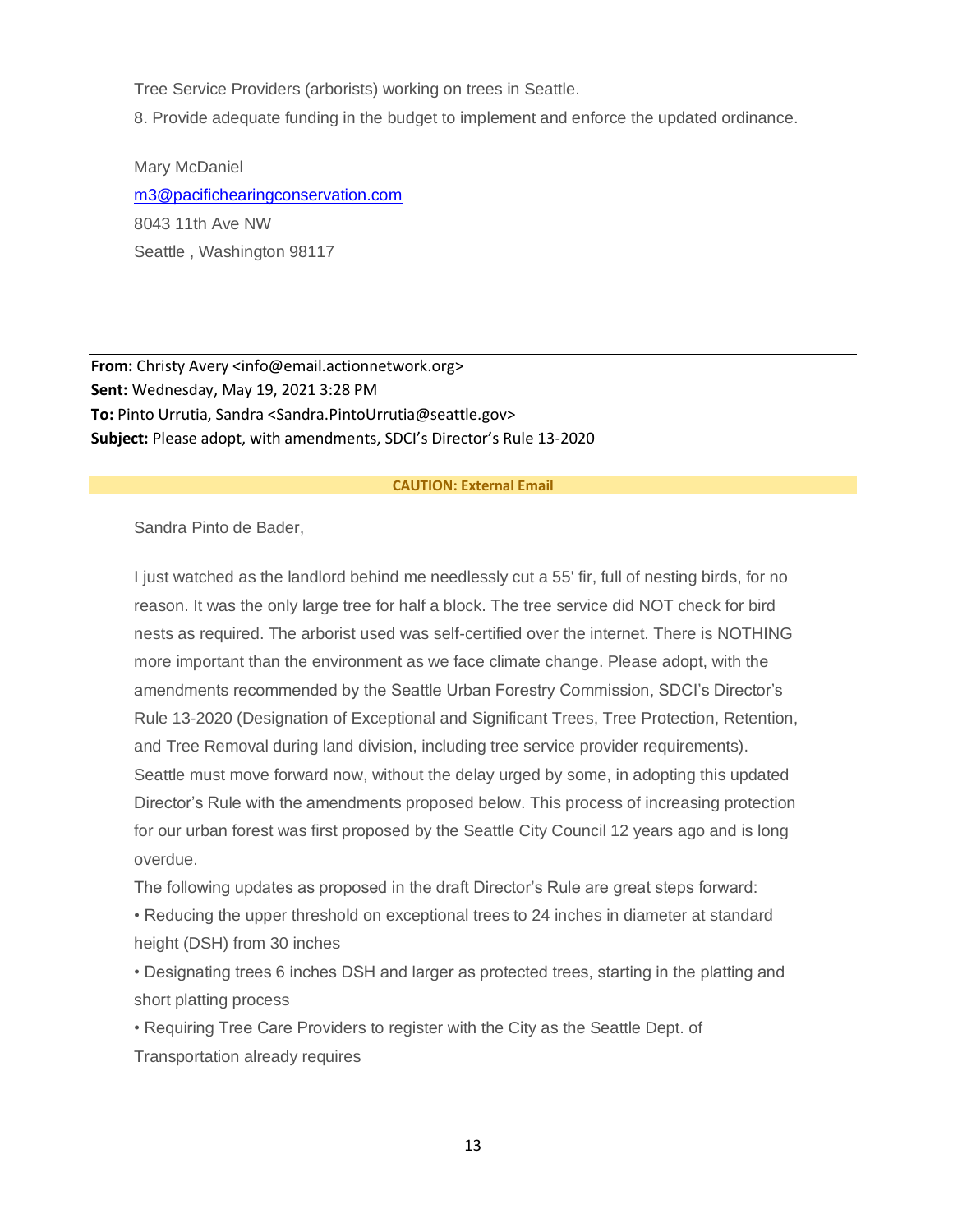• Continuing protection of tree groves as exceptional trees, even if a tree is removed from the grove

• Making clear that all exceptional trees removed during development must be replaced per SMC 25.11.090

• Tightening tree removal requirements for exceptional trees as hazard trees The following changes to the draft Director's Rule are needed:

• Change Subject Title to remove words "land division" and replace with "Development"

• PURPOSE AND BACKGROUND. add "SMC 23 requires that all trees 6 inches DSH and larger must be indicated on all site plans throughout the platting and sub-platting process, and that projects must be designed to maximize the retention of existing trees. This requirement continues throughout any subsequent development on all lots in all zones in the city."

• SECTION 1. Reduce the number of trees and sizes required to be a tree grove. Kirkland, Woodinville, and Duvall all define a tree grove as "a group of 3 or more significant trees with overlapping or touching crowns." Include street trees in groves.

• Add "Significant trees may become exceptional as they grow in size. They are future replacements in the urban forest for exceptional trees when they die. Development projects must be designed to maximize the retention of both exceptional and significant trees to maintain a diversity of tree species and ages."

• Add "All replacement trees regardless of size are protected trees and can't be removed."

• SECTION 2. Change the heading to "TREE PROTECTION". Remove references to "Exceptional Trees" only and change to "Trees". e.g., change "Exceptional Tree Protection Areas" to "Tree Protection Areas".

• SECTION 4. Add "The Director shall have the authority to allow replacement trees on both public and private property to meet the goals and objectives of race and social justice under Seattle's Equity and Environment Initiative."

• Under SMC 25.11.090 the Director has the authority to require "one or more trees" to be planted as replacement trees for removed exceptional trees during development. The number of trees required should increase with the size of the tree removed, with a goal to achieve equivalent canopy area and volume in 25 years. Any in-lieu fee must also rise as the size of the removed tree increases. The city can not wait 80 years to replace an 80-year-old western red cedar tree and expect to maintain its canopy goals as large exceptional trees are removed during development.

• SECTION 5. SEPA requirements under SMC 25.05.675 N are for protecting special habitats and need to be considered at the beginning of the development process. The language of this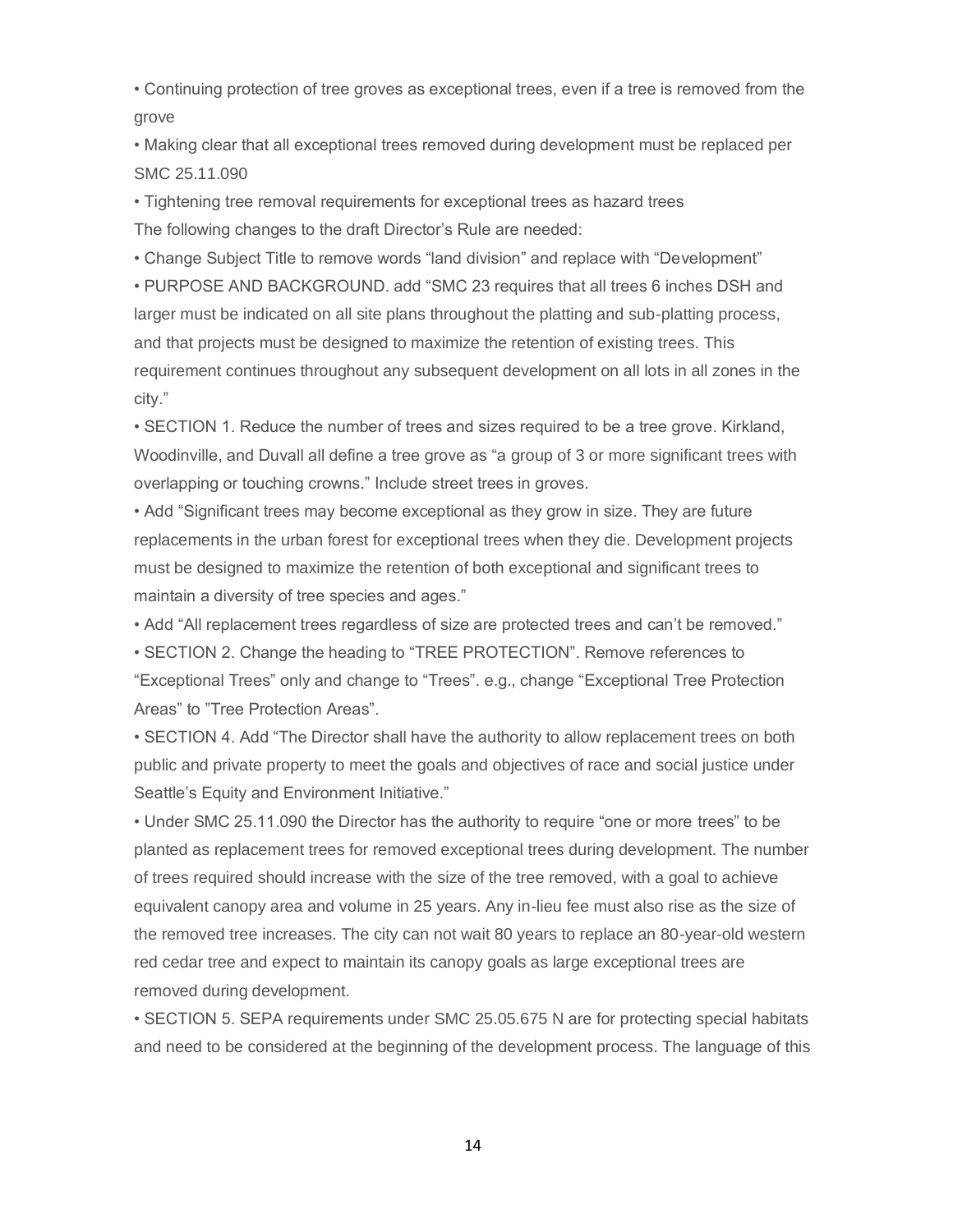SEPA code section should be included in the Director's Rule to be certain that the code is complied with.

• SECTION 6. SDCI should adopt SDOT's registration process and requirements to assist Tree Care Providers in complying with city code and regulations. Reduce the number of citations that will remove a Tree Care Provider from being registered with the city to no more than 2 per year. Require annual registration same as Seattle business licenses require. Require that Tree Care Provider companies have a WA State contractor's license to ensure they have workers' compensation. Require they have a certificate of insurance that lists the city as an additional insured so the city cannot be sued. Require that all jobs either have a certified arborist on the work site or that they have visited the site and officially sign off on the specific work being done.

Thank you for protecting our urban forest.

Christy Avery [christyavery@yahoo.com](mailto:christyavery@yahoo.com) 705 N 79th St Seattle, Washington 98103-4711

**From:** Cindy Johnson <info@email.actionnetwork.org> **Sent:** Wednesday, May 19, 2021 5:47 PM **To:** Pinto Urrutia, Sandra <Sandra.PintoUrrutia@seattle.gov> **Subject:** Please adopt, with amendments, SDCI's Director's Rule 13-2020

#### **CAUTION: External Email**

Sandra Pinto de Bader,

Please adopt, with the amendments recommended by the Seattle Urban Forestry Commission, SDCI's Director's Rule 13-2020 (Designation of Exceptional and Significant Trees, Tree Protection, Retention, and Tree Removal during land division, including tree service provider requirements).

Seattle must move forward now, without the delay urged by some, in adopting this updated Director's Rule with the amendments proposed below. This process of increasing protection for our urban forest was first proposed by the Seattle City Council 12 years ago and is long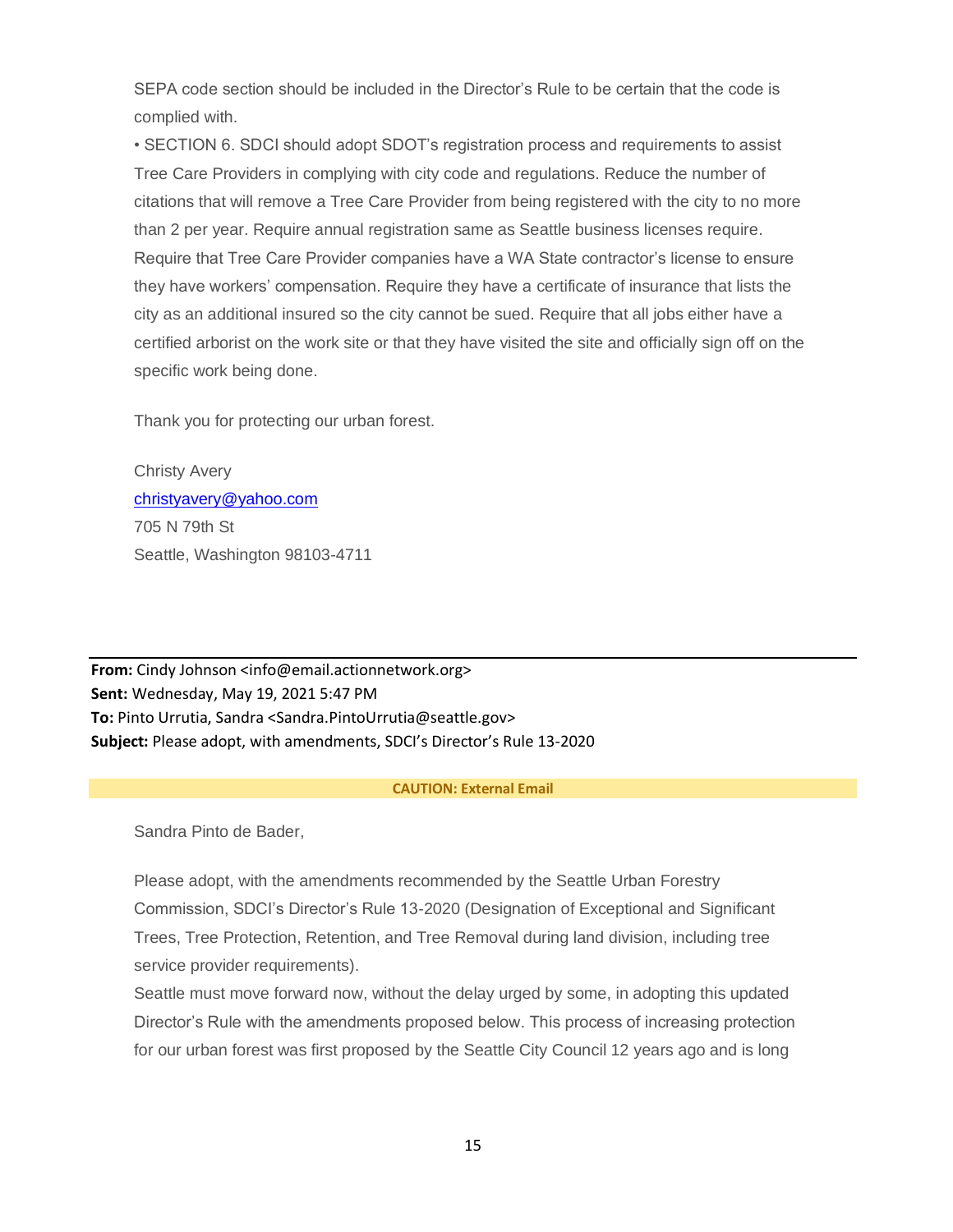overdue.

The following updates as proposed in the draft Director's Rule are great steps forward:

• Reducing the upper threshold on exceptional trees to 24 inches in diameter at standard height (DSH) from 30 inches

• Designating trees 6 inches DSH and larger as protected trees, starting in the platting and short platting process

• Requiring Tree Care Providers to register with the City as the Seattle Dept. of

Transportation already requires

• Continuing protection of tree groves as exceptional trees, even if a tree is removed from the grove

• Making clear that all exceptional trees removed during development must be replaced per SMC 25.11.090

• Tightening tree removal requirements for exceptional trees as hazard trees

The following changes to the draft Director's Rule are needed:

• Change Subject Title to remove words "land division" and replace with "Development"

• PURPOSE AND BACKGROUND. add "SMC 23 requires that all trees 6 inches DSH and larger must be indicated on all site plans throughout the platting and sub-platting process, and that projects must be designed to maximize the retention of existing trees. This requirement continues throughout any subsequent development on all lots in all zones in the city."

• SECTION 1. Reduce the number of trees and sizes required to be a tree grove. Kirkland, Woodinville, and Duvall all define a tree grove as "a group of 3 or more significant trees with overlapping or touching crowns." Include street trees in groves.

• Add "Significant trees may become exceptional as they grow in size. They are future replacements in the urban forest for exceptional trees when they die. Development projects must be designed to maximize the retention of both exceptional and significant trees to maintain a diversity of tree species and ages."

• Add "All replacement trees regardless of size are protected trees and can't be removed."

• SECTION 2. Change the heading to "TREE PROTECTION". Remove references to "Exceptional Trees" only and change to "Trees". e.g., change "Exceptional Tree Protection

Areas" to "Tree Protection Areas".

• SECTION 4. Add "The Director shall have the authority to allow replacement trees on both public and private property to meet the goals and objectives of race and social justice under Seattle's Equity and Environment Initiative."

• Under SMC 25.11.090 the Director has the authority to require "one or more trees" to be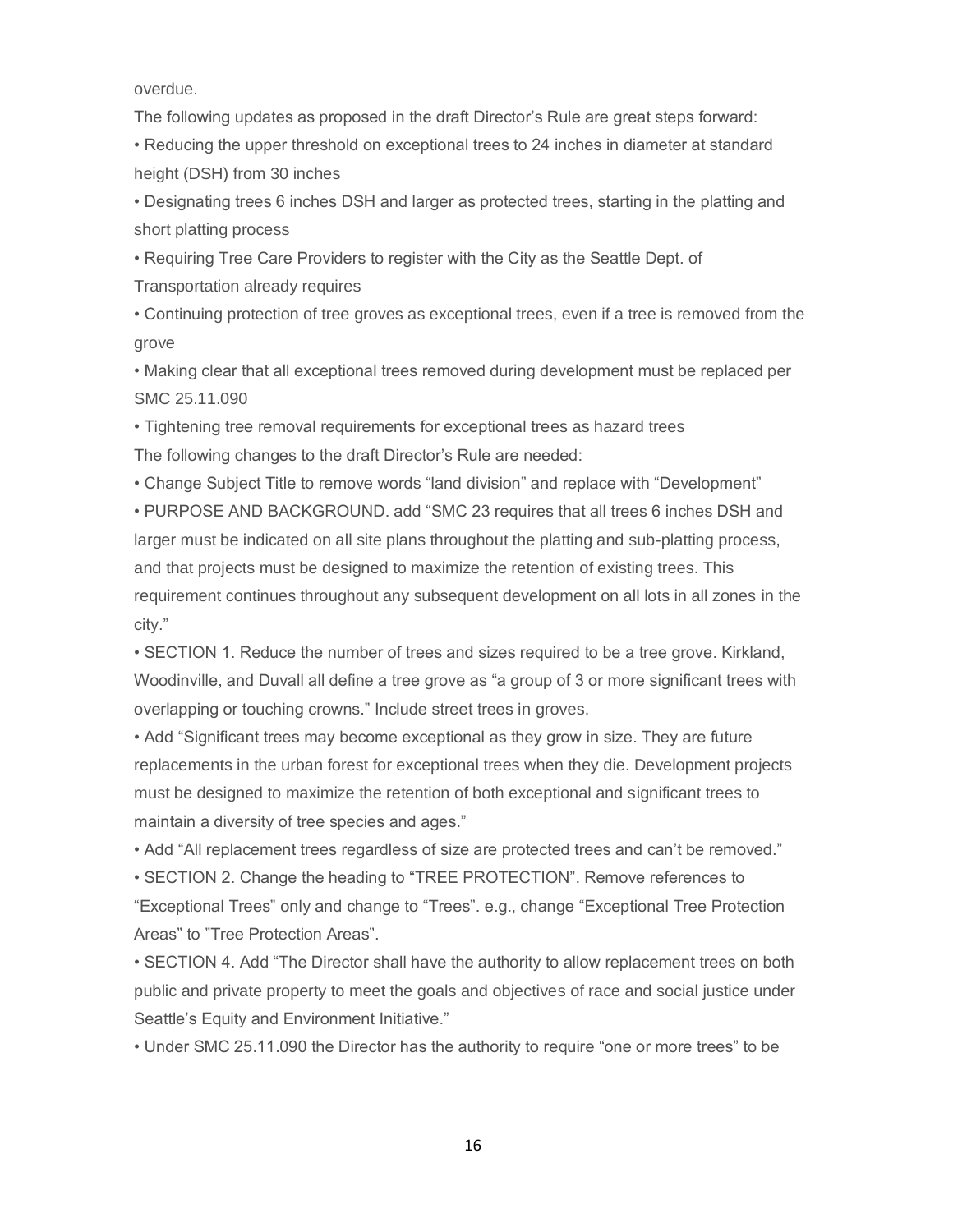planted as replacement trees for removed exceptional trees during development. The number of trees required should increase with the size of the tree removed, with a goal to achieve equivalent canopy area and volume in 25 years. Any in-lieu fee must also rise as the size of the removed tree increases. The city can not wait 80 years to replace an 80-year-old western red cedar tree and expect to maintain its canopy goals as large exceptional trees are removed during development.

• SECTION 5. SEPA requirements under SMC 25.05.675 N are for protecting special habitats and need to be considered at the beginning of the development process. The language of this SEPA code section should be included in the Director's Rule to be certain that the code is complied with.

• SECTION 6. SDCI should adopt SDOT's registration process and requirements to assist Tree Care Providers in complying with city code and regulations. Reduce the number of citations that will remove a Tree Care Provider from being registered with the city to no more than 2 per year. Require annual registration same as Seattle business licenses require. Require that Tree Care Provider companies have a WA State contractor's license to ensure they have workers' compensation. Require they have a certificate of insurance that lists the city as an additional insured so the city cannot be sued. Require that all jobs either have a certified arborist on the work site or that they have visited the site and officially sign off on the specific work being done.

Thank you for protecting our urban forest.

Cindy Johnson [britdanhuj@aol.com](mailto:britdanhuj@aol.com) 5105 1st Ave NW Seattle, Washington 98107

**From:** Siegelbaum, Heidi <heidi.siegelbaum@wsu.edu> **Sent:** Wednesday, May 19, 2021 3:55 PM **To:** Pinto Urrutia, Sandra <Sandra.PintoUrrutia@seattle.gov>; PCD\_CustomerService <OPCD@seattle.gov>; Torgelson, Nathan <Nathan.Torgelson@seattle.gov>; Mantilla, Andres <Andres.Mantilla@seattle.gov>; Allala, Lylianna <Lylianna.Allala@seattle.gov> **Cc:** Siegelbaum, Heidi <heidi.siegelbaum@wsu.edu> **Subject:** Valuable document to consider

**CAUTION: External Email**

Good afternoon,